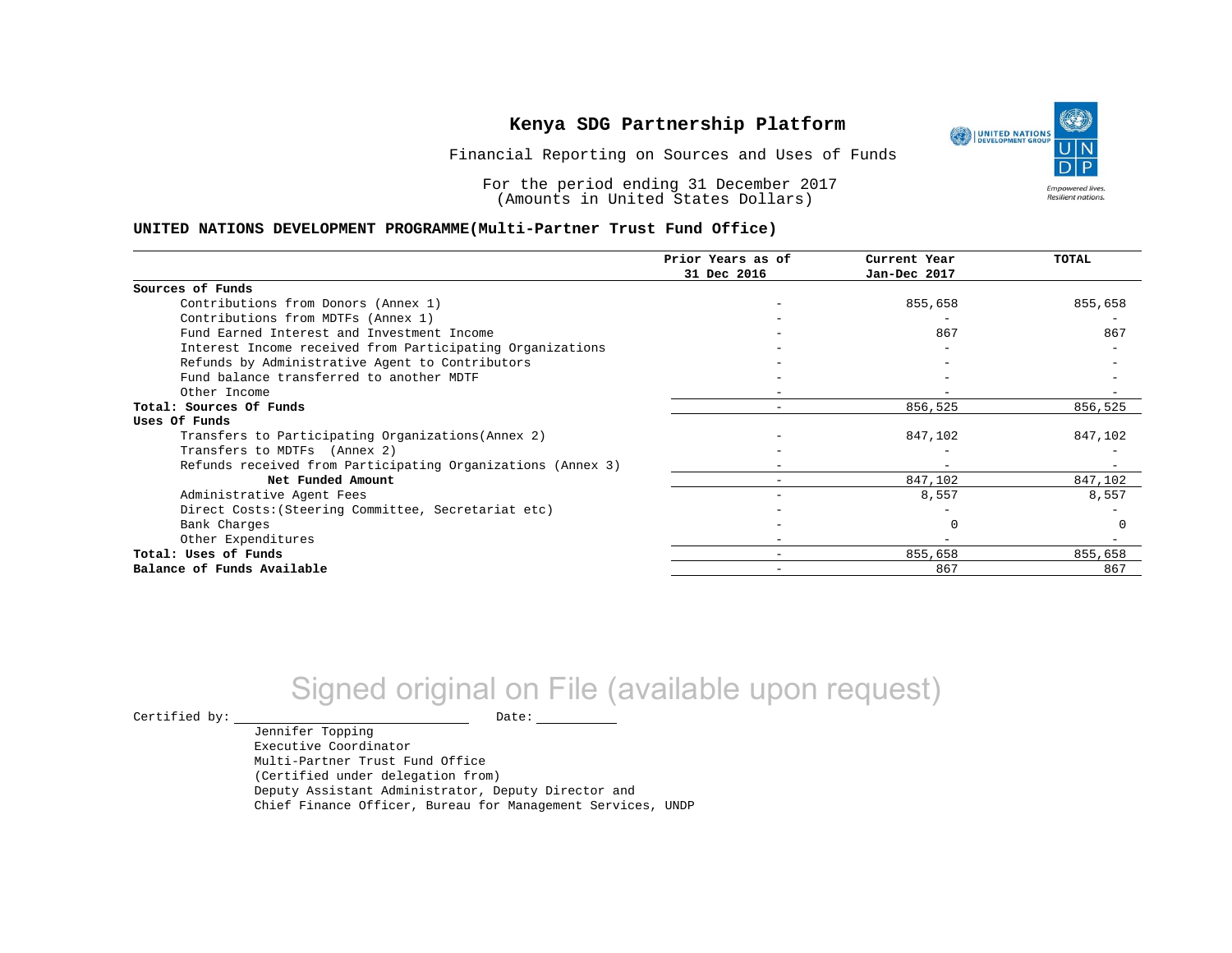

Financial Reporting on Sources and Uses of Funds

For the period ending 31 December 2017 (Amounts in United States Dollars)

#### **UNITED NATIONS DEVELOPMENT PROGRAMME(Multi-Partner Trust Fund Office)**

**Annex - 1: Contributions**

|                           | Prior Years as of | Current Year | TOTAL   |
|---------------------------|-------------------|--------------|---------|
|                           | 31 Dec 2016       | Jan-Dec 2017 |         |
| From Contributors         |                   |              |         |
| GOVERNMENT OF NETHERLANDS |                   | 355,658      | 355,658 |
| Koninklijke Philips N.V   |                   | 500,000      | 500,000 |
| Total: Contributions      |                   | 855,658      | 855,658 |

## Signed original on File (available upon request)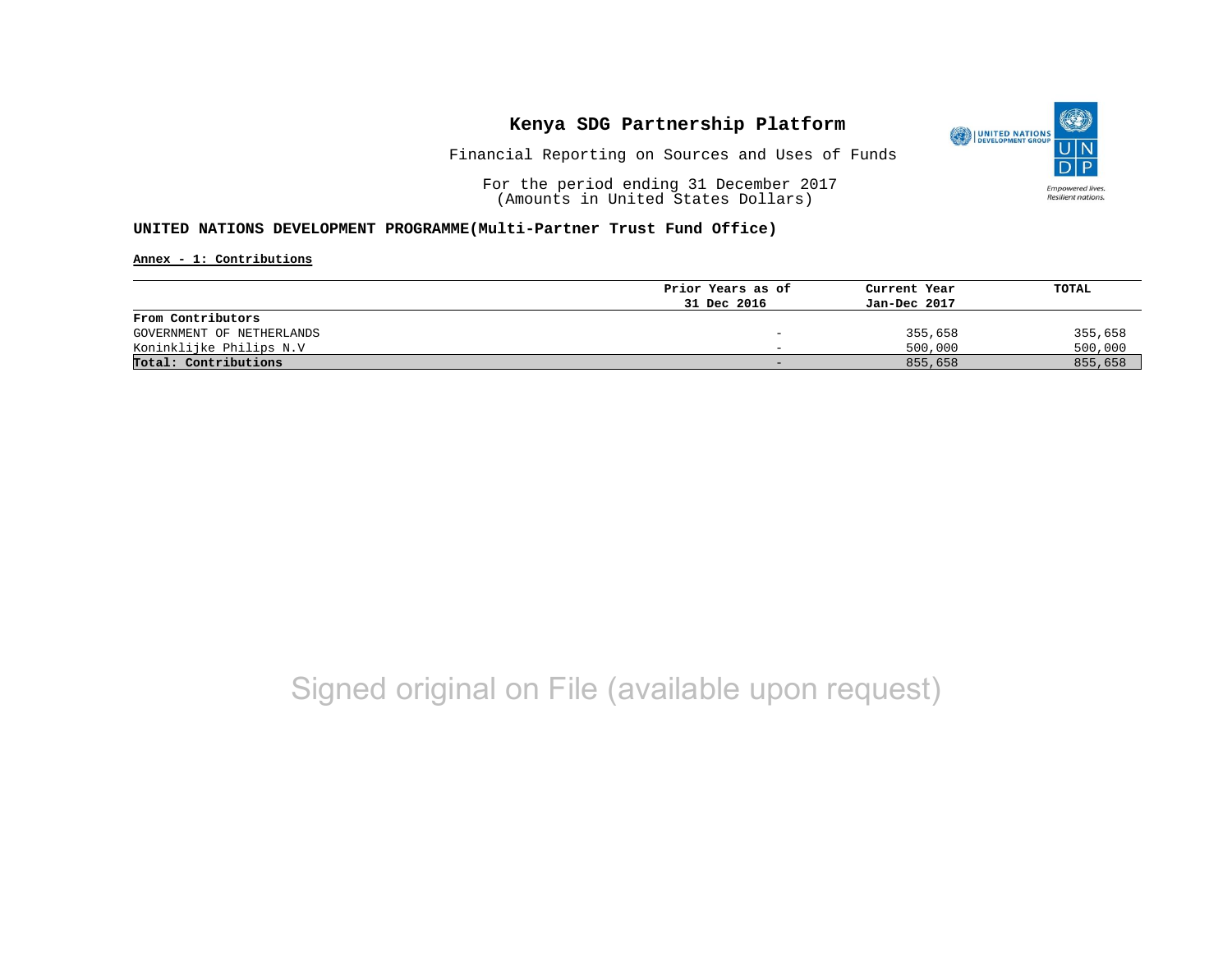

Financial Reporting on Sources and Uses of Funds

For the period ending 31 December 2017 (Amounts in United States Dollars)

#### **UNITED NATIONS DEVELOPMENT PROGRAMME(Multi-Partner Trust Fund Office)**

**Annex - 2: Transfers**

|                                        | Prior Years as of | Current Year | TOTAL   |
|----------------------------------------|-------------------|--------------|---------|
|                                        | 31 Dec 2016       | Jan-Dec 2017 |         |
| To Participating Organizations<br>UNDP | -                 | 847,102      | 847,102 |
| Total Transfers                        | -                 | 847,102      | 847,102 |

## Signed original on File (available upon request)